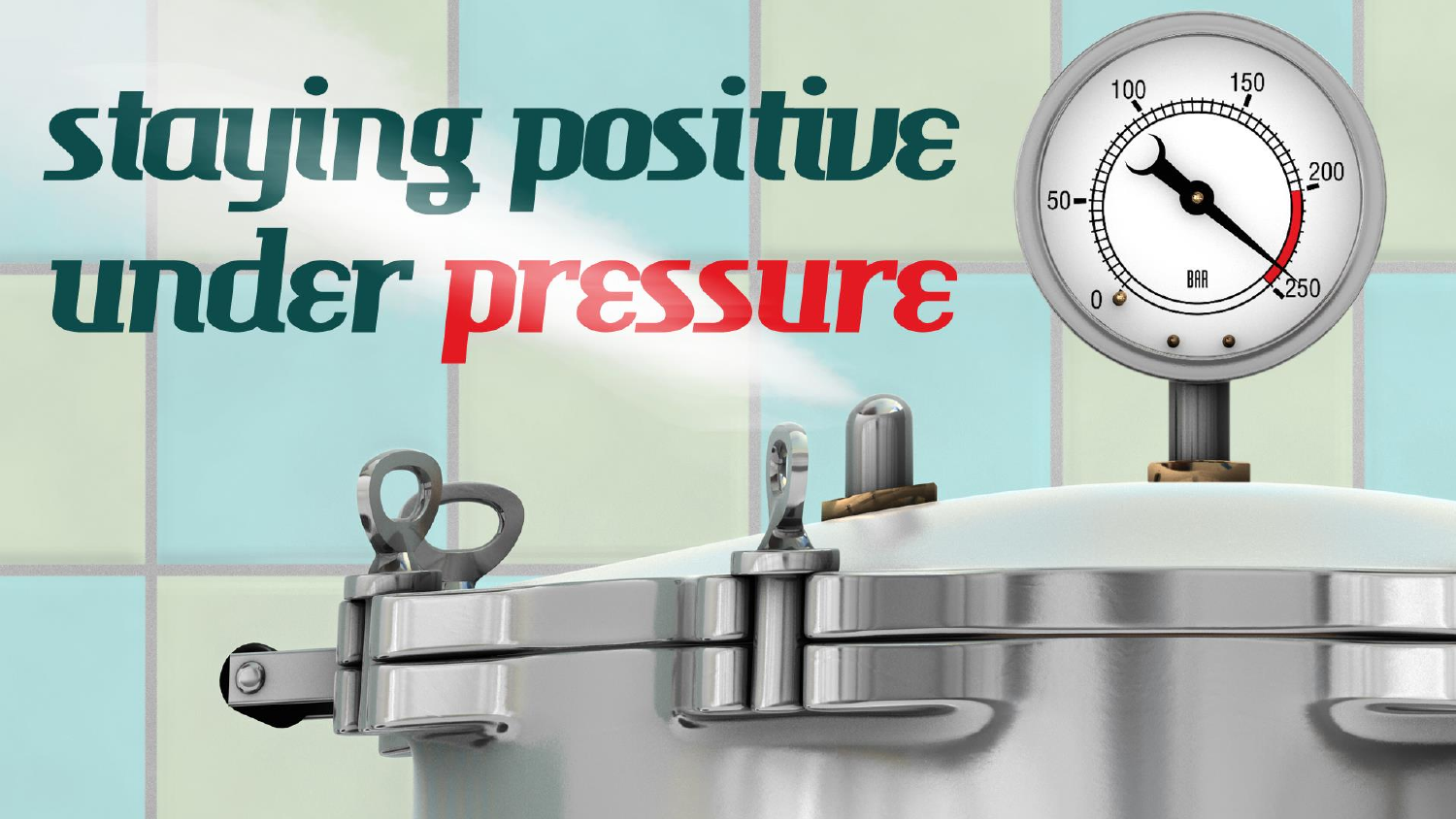#### **Philippians 1:1-6 (ESV)**

<sup>1</sup> Paul and Timothy, servants of Christ Jesus, To all the saints in Christ Jesus who are at Philippi, with the overseers and deacons:

<sup>2</sup> Grace to you and peace from God our Father and the Lord Jesus Christ.

- <sup>3</sup> I thank my God in all my remembrance of you,
- <sup>4</sup> always in every prayer of mine for you all making my prayer with joy,

<sup>5</sup> because of your partnership in the gospel from the first day until now.

<sup>6</sup> And I am sure of this, that he who began a good work **in you will bring it to completion at the day of Jesus Christ**.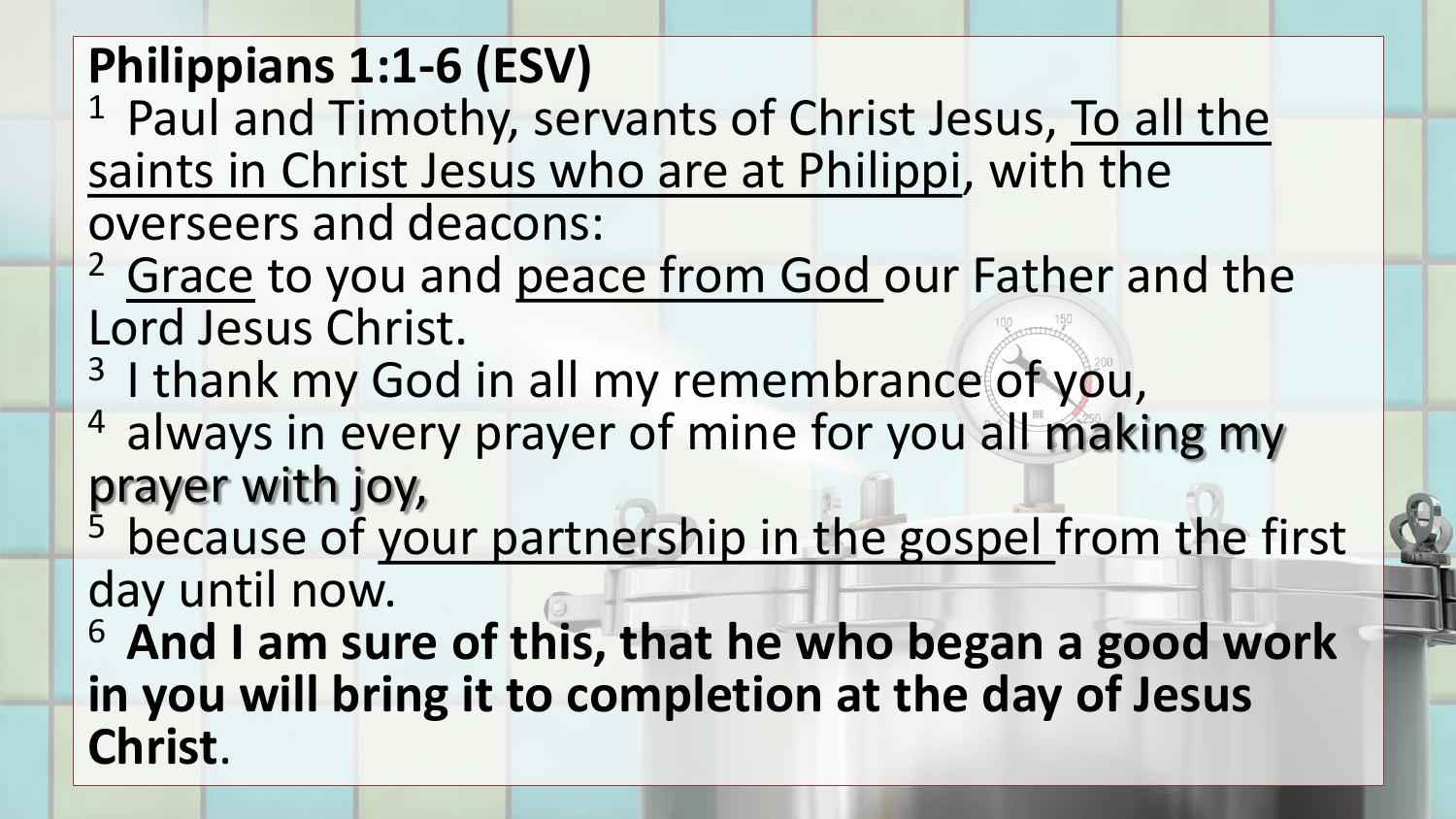### Real Joy for a Sad World

- Few people have contentment inside.
- Most people look for 'Moments of Joy'
- Few people have hope?
- Most define happiness based on a set of 'good circumstances'

150

200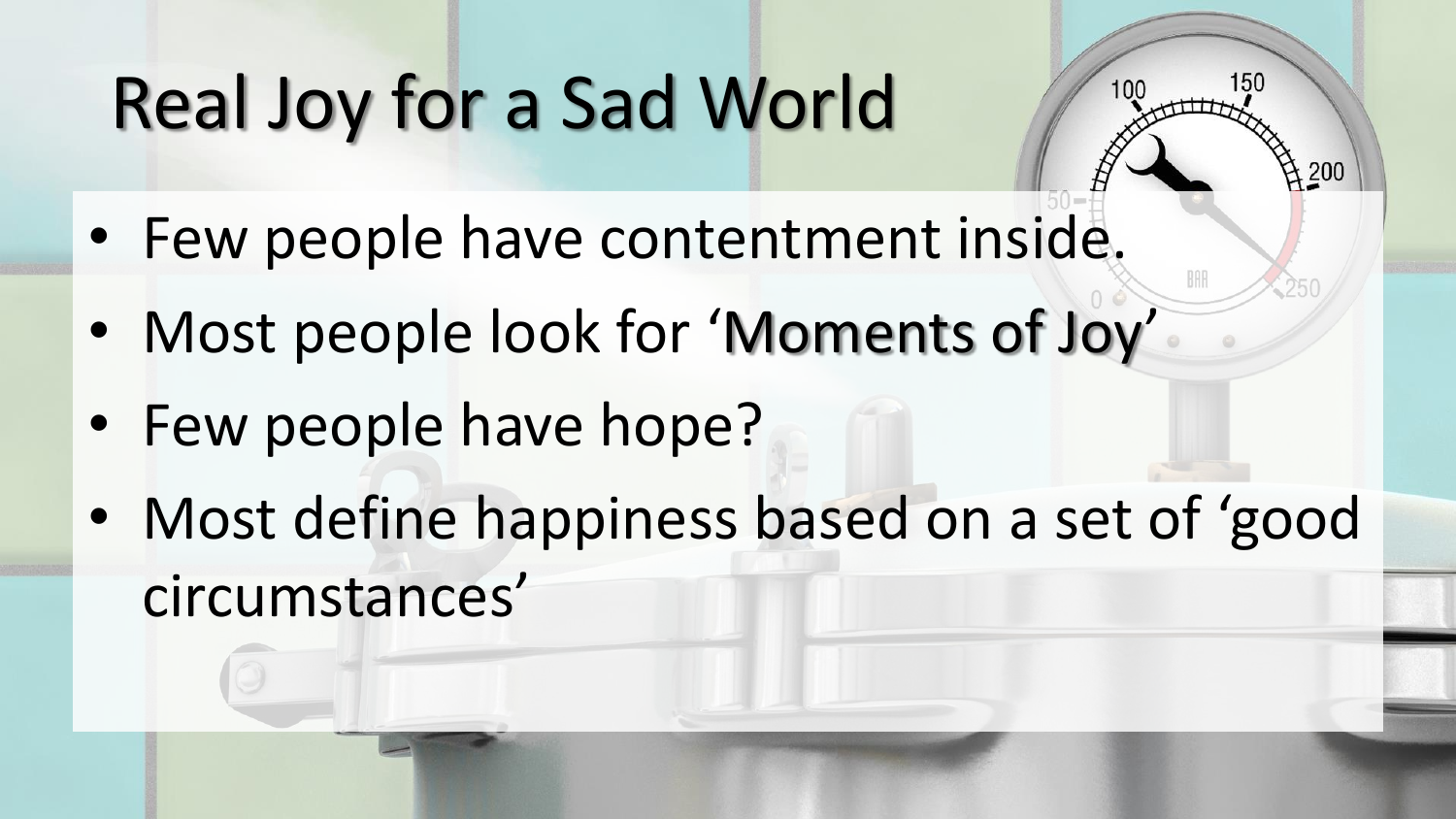# The Theology of JOY. **1. Joy is a gift from God**: • **Psalm 4:7,8** "You put gladness in my heart"

• **Psalm 16:11** – 'your presence is fullness of Joy'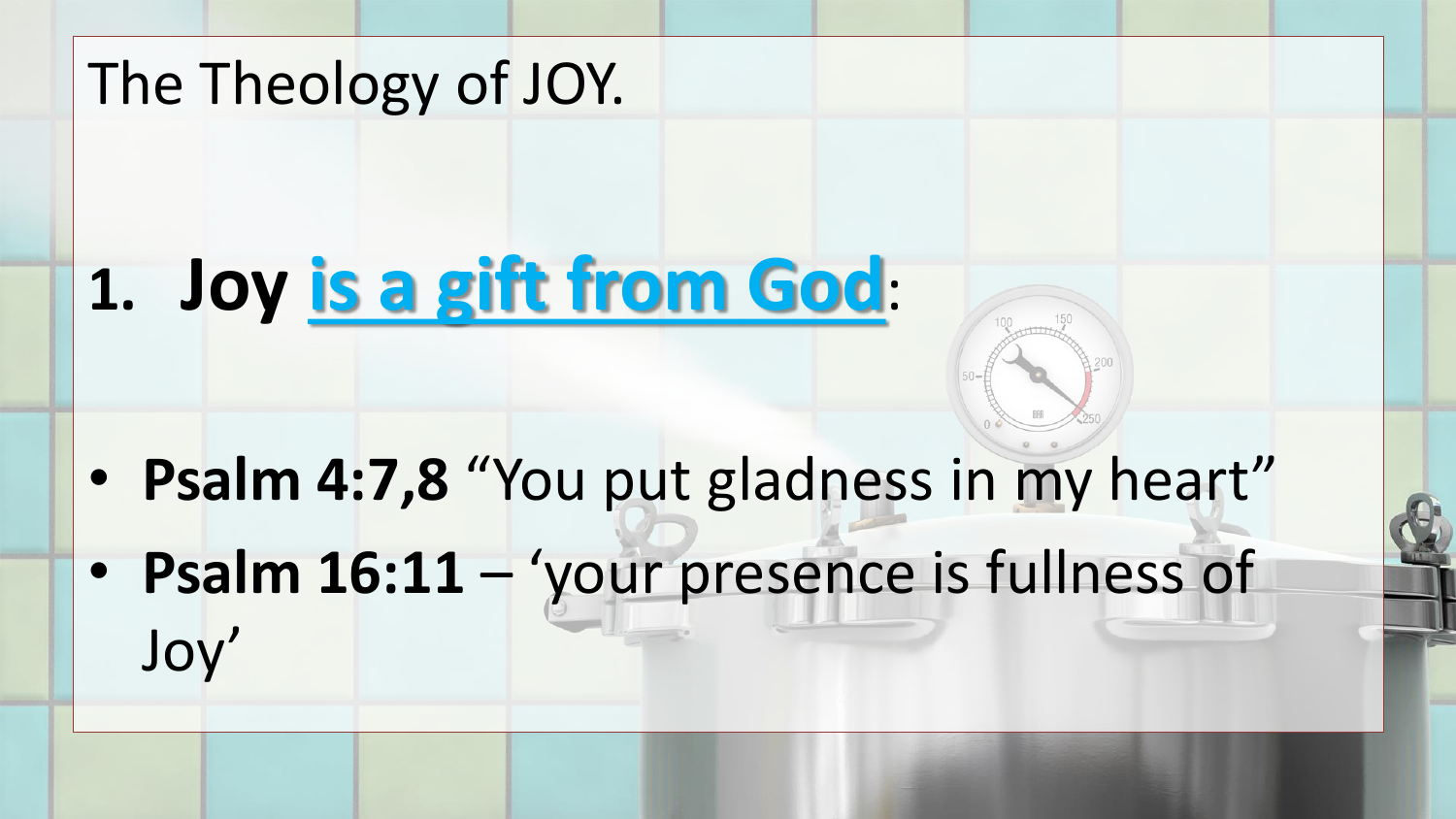#### **2. Joy is the result of Accepting the Gospel**:

**Luke 2:10,11** 'good news of great joy' **John 15:11** ' Jesus said, My Joy may be in you and your joy may be full'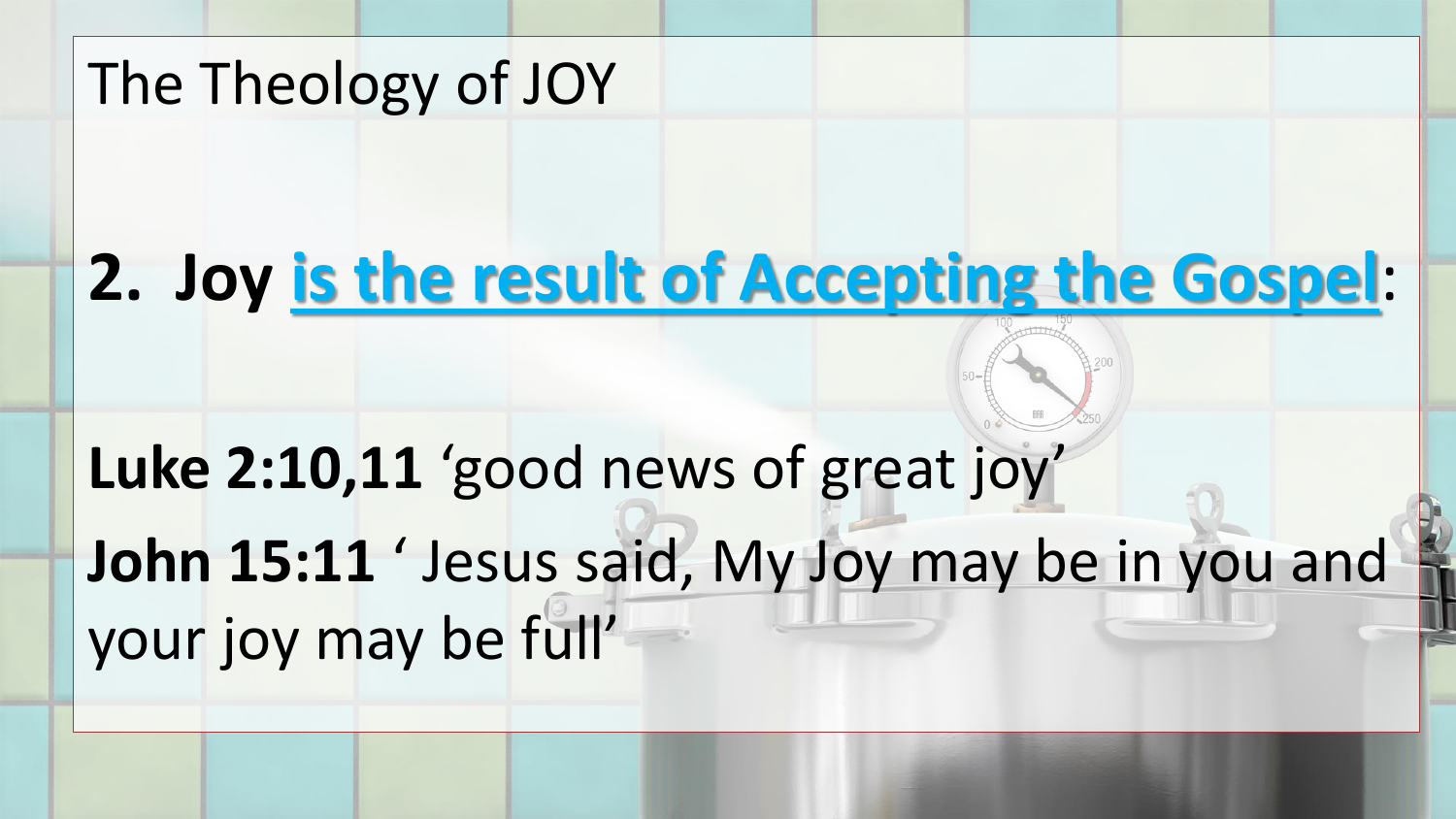### **3. Joy is produced by the Holy Spirit**:

- **Rom 14:17** 'The kingdom of God is righteousness, peace and *joy in the Holy Spirit*'
- **Gal 5:22** 'The fruit of the Spirit is love, JOY' (This is a SUPERNATURAL JOY FROM GOD)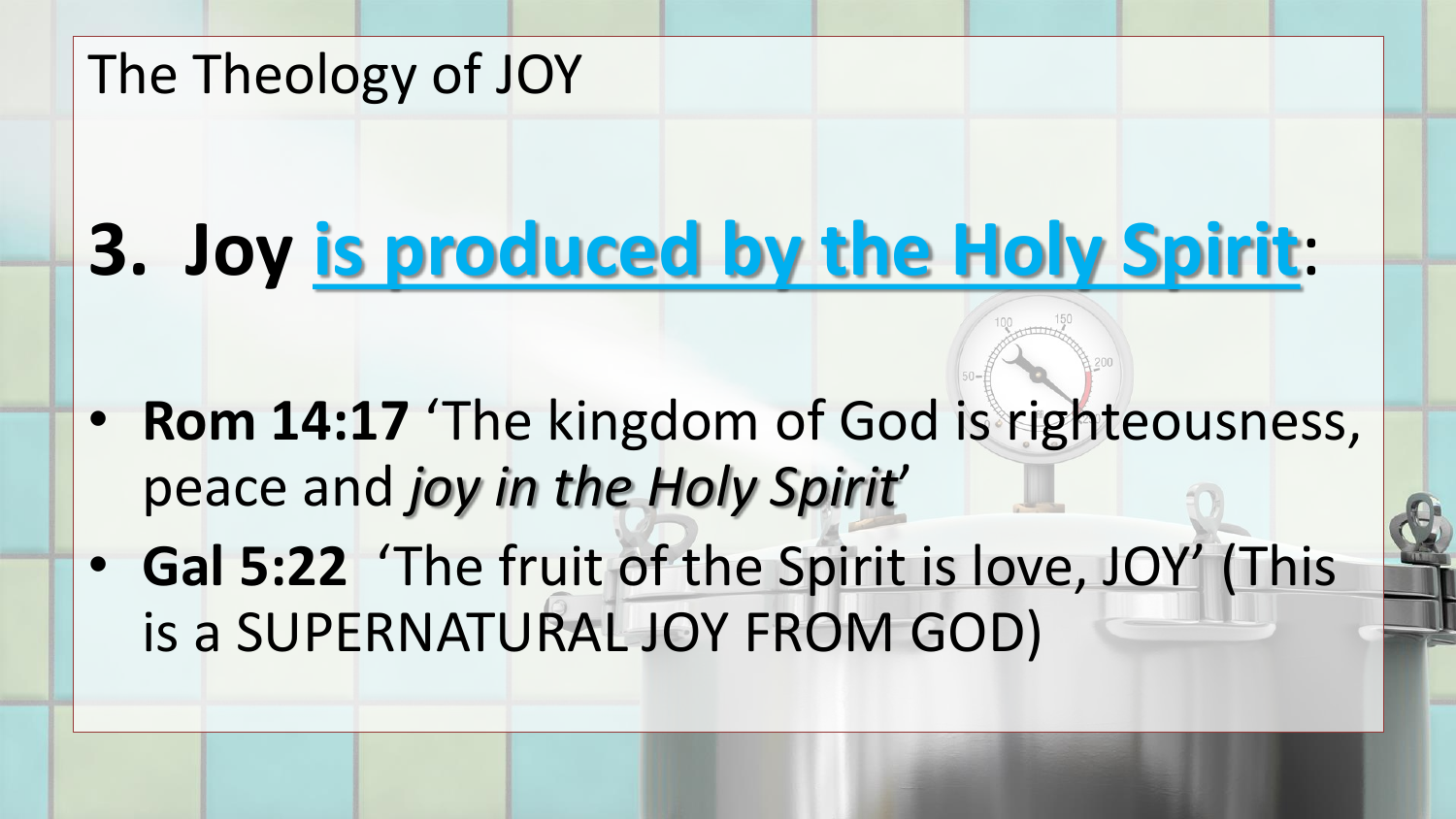#### **4. Joy is best when we obey the Word of God**:

- **Jer 15:16** "your words became for me a joy and delight"
- **I John 1:4** "that our joy may be complete"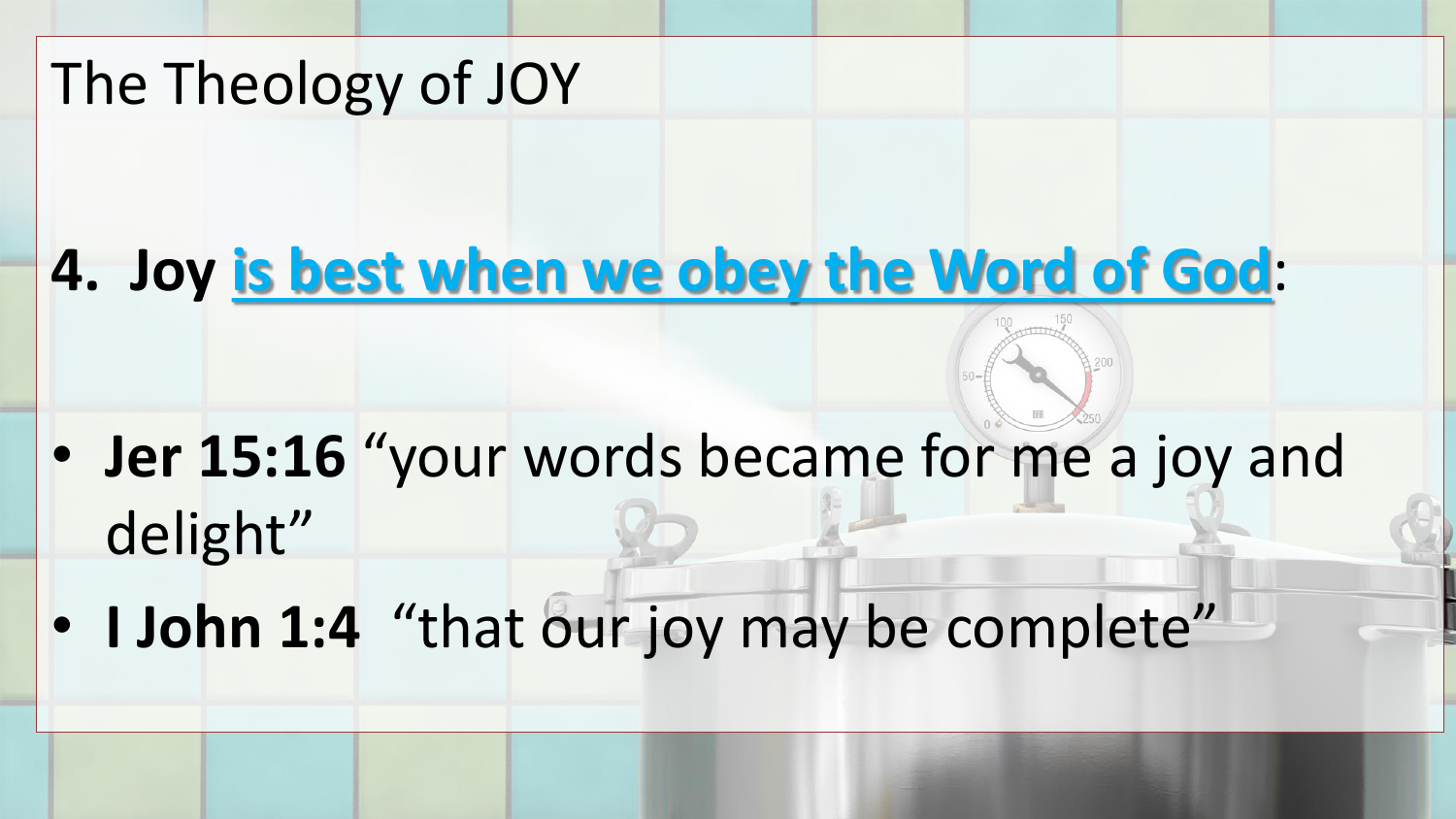#### **5. Joy is fully realized during trials and suffering**:

- **I Thess 1:6** "having received the word in much tribulation with the joy of the Holy Spirit."
- **James 1:2** "consider it all joy when you fall into various trails"
- **I Peter 1:3-6**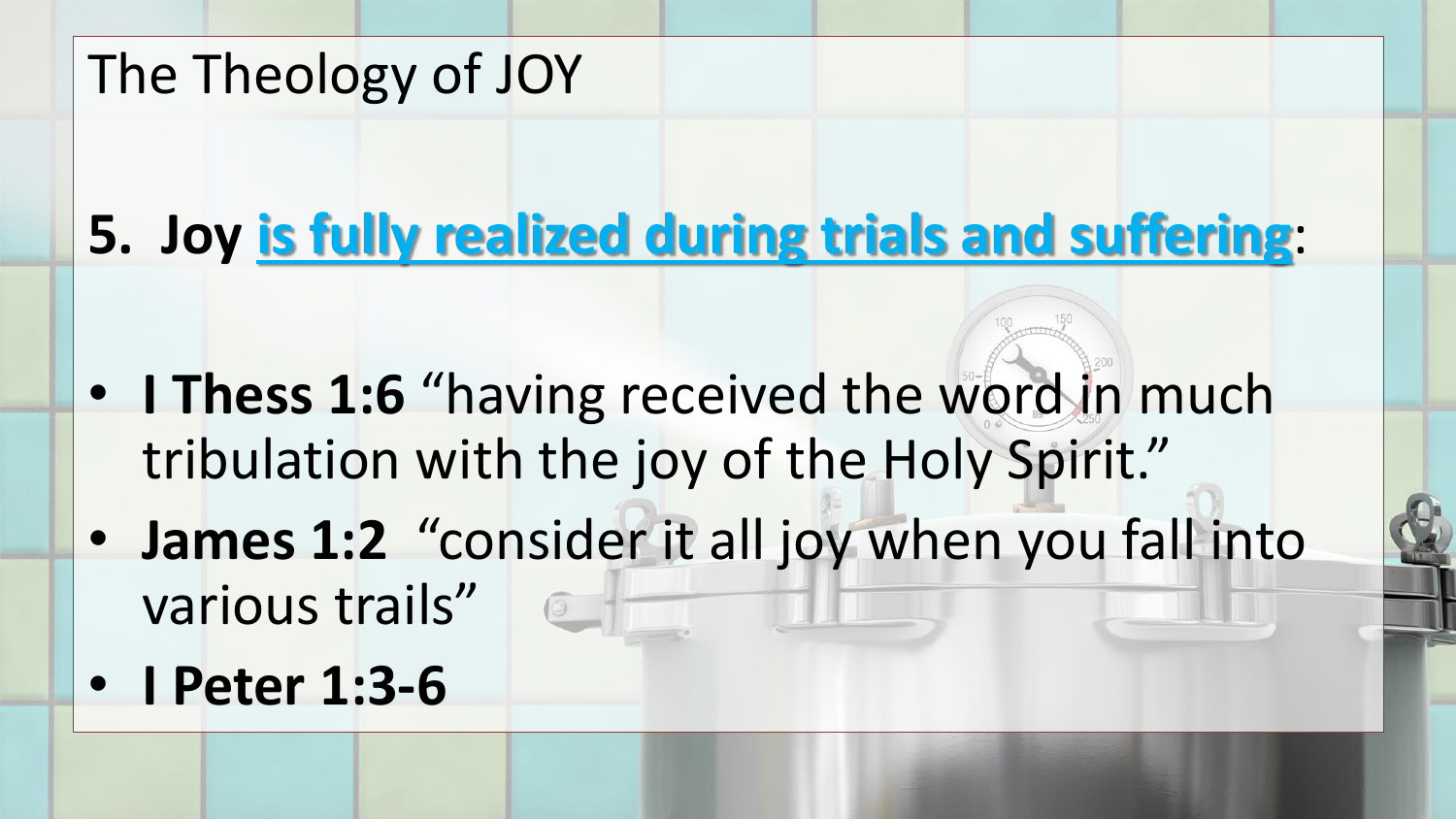#### **6. Joy As We Look forward to Heaven**:

- **1 Peter 1:8** 'joy inexpressible and full of glory'
- **1 Peter 4:13** 'share in the sufferings of Christ and keep on rejoicing'
- **Jude 24,25** 'with great joy'